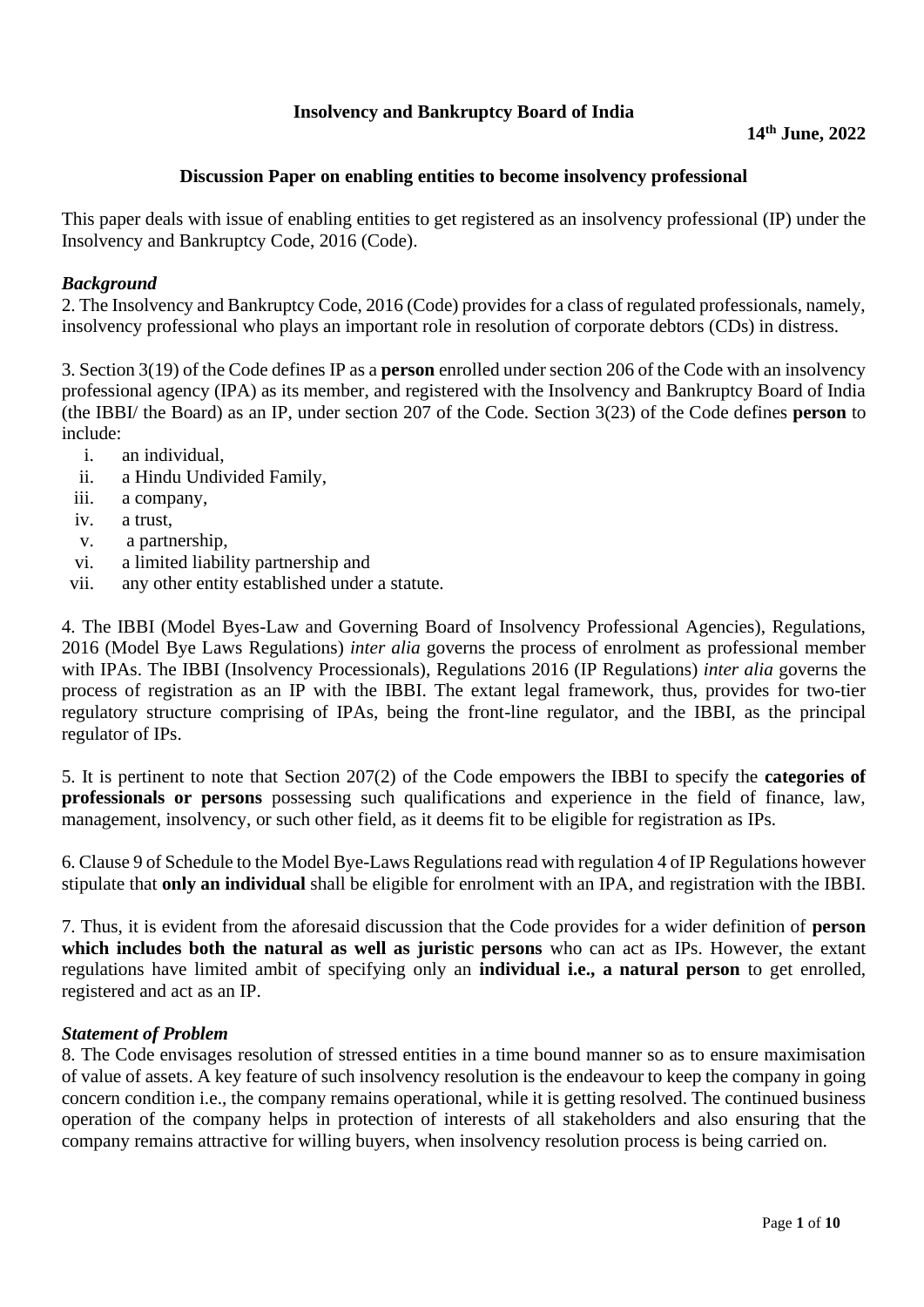9. Section 25 of the Code casts duty of continued business operations of the stressed company on Resolution Professional. This is in addition to various other functions performed by him under the Code and regulations, to enable orderly resolution of the company. A resolution professional acts as a crucial pillar, on which the fate of the corporate debtor rests.

10. It is noteworthy to mention that in normal situations, the board of directors perform crucial functions for a company. During insolvency resolution under the Code, the existing board of directors is suspended, and the resolution professional takes on that role which involves performance of multifarious activities. The regulations provide for only professionally qualified and adequately experienced persons to be registered as Insolvency Professionals. However, ensuring continued business operations of a stressed company, is an onerous job and it may not be possible for a single professional to take on the multi-task activities of the board of directors, along with other important insolvency resolution process functions, that too in a time bound manner.

11. It has been observed that to fulfil their duties under section 25 of the Code, the resolution professional tends to outsource his functions to other persons such as Insolvency Professional Entities, Process advisors etc. The supporting entities are often not under the any strong regulatory framework. Accordingly, it is not possible to fix accountability on unregulated entities.

12. Perhaps the foregoing situation is one of the factors leading to undesired outcomes. Although the theme of the Code is insolvency resolution, majority of the cases are being going for liquidation. As against 480 companies being resolved, 1609 companies went for liquidation (data as on  $31<sup>st</sup>$  March 2022). Also, the financial creditors have been able to garner only around 33% of their total admitted claims.

13. A roundtable discussion was organised to seek opinion from Insolvency Professional Agencies, prominent Insolvency Professionals and members of financial institutions on the existing institution of Insolvency Professional. It emerged from the discussion that an entity may also be allowed to perform the functions of insolvency professional as a single insolvency professional may not have required skills, knowledge and experience as may be required in a particular case.

14. In the aforesaid background, a need is felt to revisit the policy of allowing only individuals to be registered as insolvency professional. The institution of insolvency professional can be strengthened by widening the eligible category of persons to include other juristic persons as well. Thus, in addition to individuals, entities (a company, limited liability partnership, registered partnership firms) may also be allowed to get enrolled, registered and act as insolvency professional. An entity working as resolution professional, with all its paraphernalia of resources and experience, would enhance the efficiency of insolvency resolution process and deliver better outcomes.

# *Legal Opinion*

15. In this connection, a legal opinion was sought from learned government law officer on the following queries:

- *a. Whether a person defined under section 3(23) of the Insolvency and Bankruptcy Code, 2016 (Code), including a company, limited liability partnership or registered partnership firm, can be registered as an insolvency professional as defined under section 3(19) read with section 206 and 207 of the Code?*
- *b. Whether the insolvency professional entity (IPE) recognised by the Insolvency and Bankruptcy Board of India (IBBI/ the Board) under the IBBI (Insolvency Professionals) Regulations, 2016 can be registered as an insolvency professional under Chapter IV of the Insolvency and Bankruptcy Code, 2016?*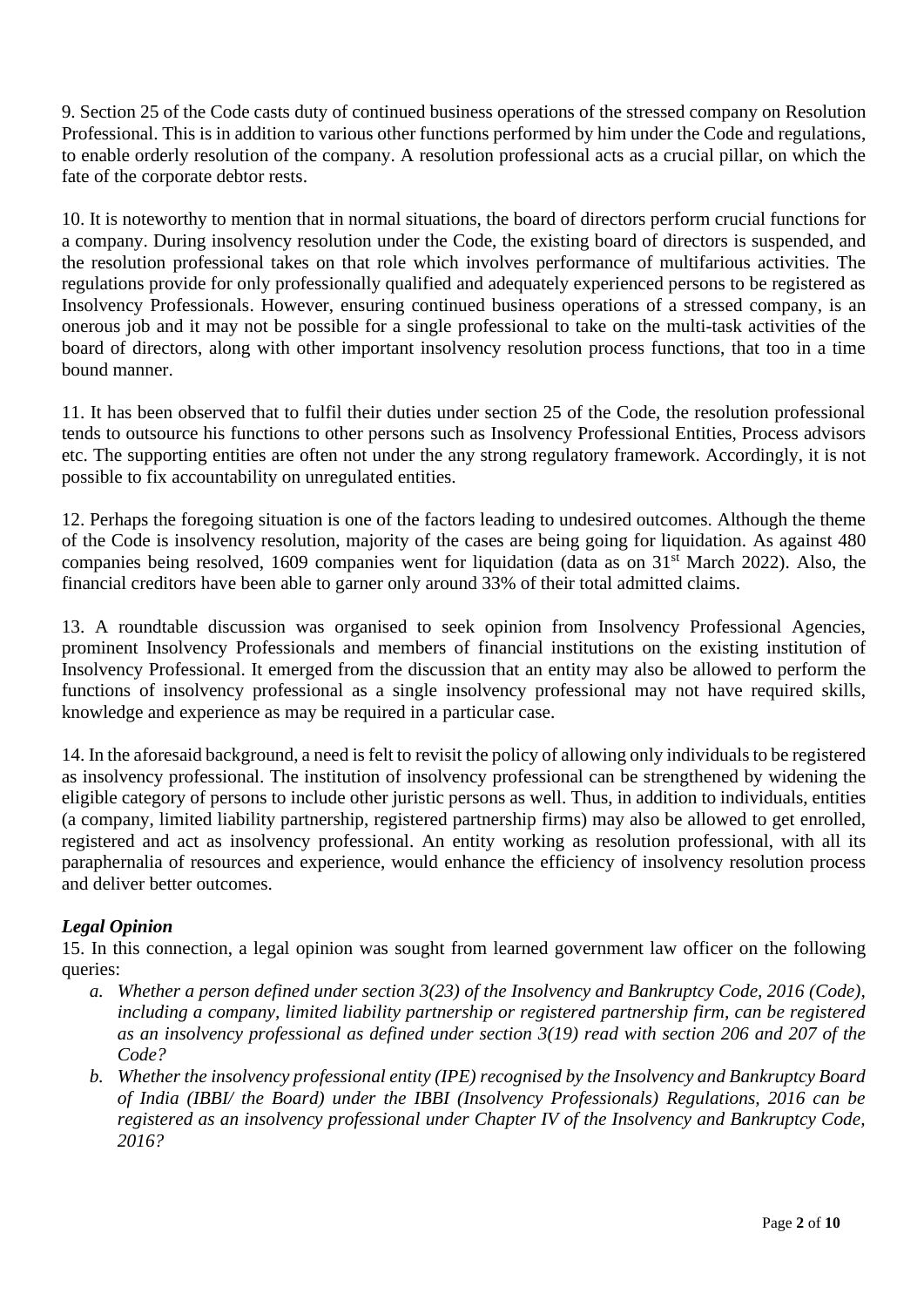# 16. The learned law officer opined as under: -

*"It is stated that a bare reading of the of the term 'person' as mentioned under Section 3(23) of the Code, read with the aforementioned relevant provisions makes it apparent that any 'person', including a juristic person, can be registered as an insolvency professional under the Code."*

*"On the other hand, a perusal of the existing IP Regulations makes it clear that they have been framed*  with a 'natural person' being in mind. In view of the same, it is suggested that appropriate *regulations/amendments are framed in the IP Regulations so as to ensure its applicability with respect to a 'corporate person' as defined under the Code and not only a 'natural person', while simultaneously also bearing in mind the interests and requirements of the job entailing an insolvency professional."*

*"Therefore, both the queries placed before me for opinion are answered in the positive, provided, the Querist takes out the necessary changes/amendments in the IP Regulations, so as to remove any ambiguities with respect to a 'person' as defined under 3(23) of the Code and an IPE recognised by the Querist Board, being registered as an insolvency professional under the Code."*

17. The aforesaid legal opinion makes it amply clear that permitting category of juristic persons i.e., entities (a company, limited liability partnership, registered partnership firms) to get enrolled, registered and act as IP is not legally barred. The principal statue thus embodies enabling provisions for the said proposition.

# *Domestic and International Scenario*

18. In order to further analyse the issue, certain regulatory frameworks in domestic as well international regimes were examined to identify any similar provisions. The same has been discussed in ensuing paragraphs.

# *Domestic Scenario*

### *Valuation Profession*

19. It is pertinent to note that IBBI has been designated as the 'Authority' under the Companies (Registered Valuers and Valuation Rules), 2017 (**Valuation Rules)** for regulation and development of the profession of valuers in the country. The said rules provide that a 'person' shall be eligible to be a registered valuer and a partnership entity / company shall also be eligible to be a registered valuer. Therefore, a valuer as individual and the valuer as entity co-exist.

20. It is observed that in terms of Rule 3 (1) of the Valuation Rules, person is eligible to be registered valuer while Rule 3(2) of the said Valuation Rules, allows partnership entity or company to be registered valuer. Further, Rule 7 of the said Valuation Rules *inter alia* provides that in case a partnership entity or company is the registered valuer, allow only the partner or director who is a registered valuer for the asset class(es) that is being valued, to sign and act on behalf of it. This is in addition to the condition in case of partnership entity which is jointly and severally liable along with the partner who signs and acts in respect of a valuation assignment on behalf of the partnership entity. In case a company is the registered valuer, it would be liable along with director who sign and act in respect of a valuation assignment on behalf of the company.

# *Securities and Exchange Board of India (SEBI) – Financial Market*

21. The SEBI (Stock Brokers) Regulations, 1992 permits a 'person' to become a stock broker *inter alia*  meeting required eligibility criteria, possessing necessary infrastructure in terms of space, equipments and manpower, being a fit and proper person and satisfying minimum net worth requirements.

### *Insurance Regulatory and Development Authority of India – Insurance Industry*

22. Insurance Regulatory and Development (Registration of Corporate Agents) Regulations, 2015 enables 'Corporate Agent Concept' wherein a company, limited liability partnership, cooperative society, banking company, regional rural bank, a non-governmental organisation can register to act as 'Corporate Agent'.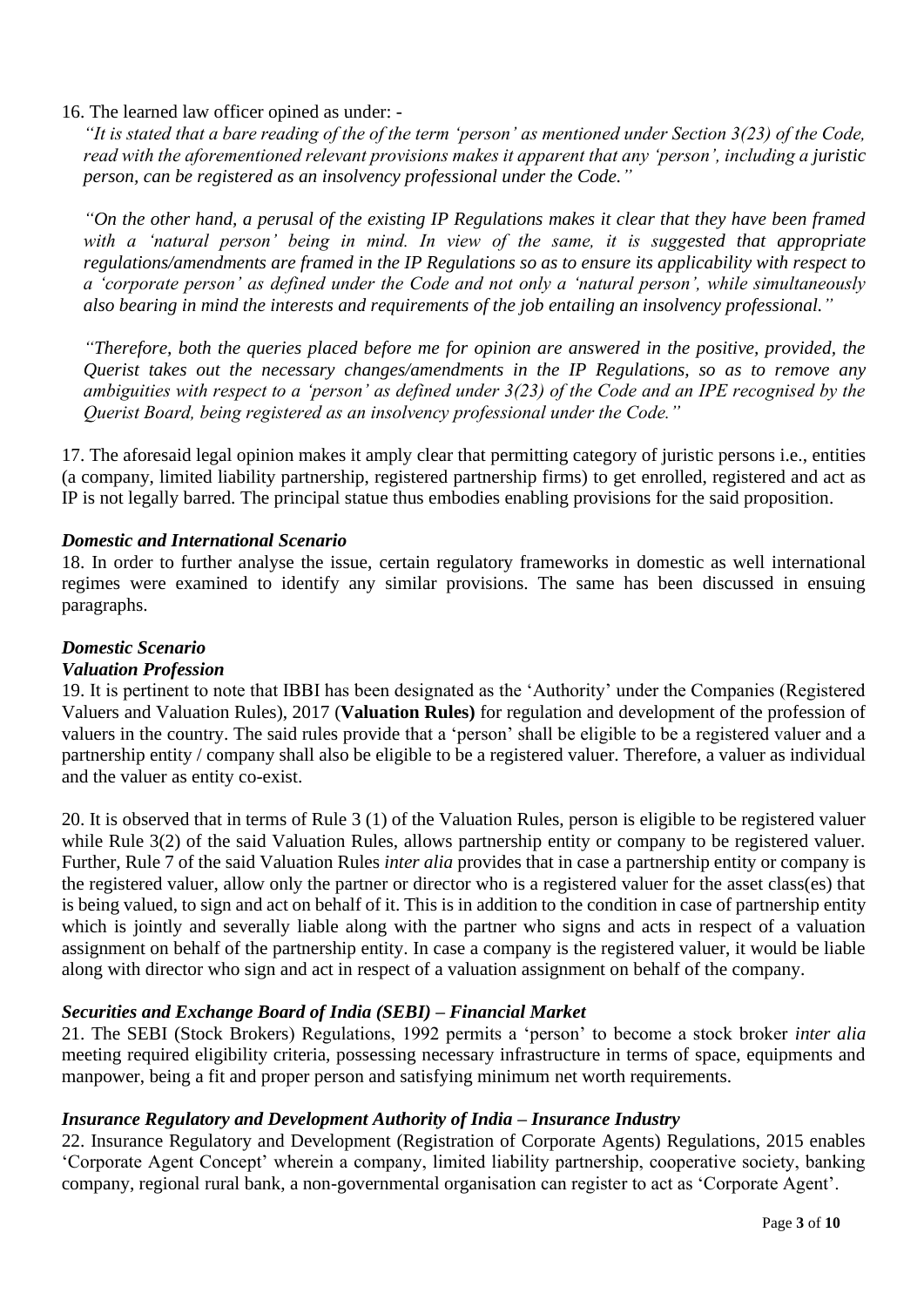# *Accounting and Secretarial Professions [CA/ CS/ ICMAI]*

23. The Chartered Accountants Regulations Act, 1988, The CS Regulations, 1982 and the Cost and Works Accountants Regulations, 1959 enable formation of a CA Firm, CS Firm and partnership firm of cost accountants.

24. Thus, it is observed that the domestic framework in case of other professions duly incorporates the concept of juristic persons being permitted to operate in the ecosystem. In practice, the engagement of such entities is widely prevalent in the country.

### **International Scenario**

25. The cross-country comparison for the insolvency profession exhibits existence of natural person as IP in majority of the jurisdictions. However, there are few jurisdictions as well wherein the legal design for juristic persons exists and operate, such as Austria, Czech Republic, Hungary, Slovakia, Spain, Lithuania, Romania, Switzerland.<sup>1</sup>

# *Benefits*

26. It can be concluded from the aforesaid discussion that the legal architecture as well as domestic and international frameworks support the introduction of juristic persons i.e., entities to become an IP. The entry of entities into the insolvency profession is envisaged to offer multi-pronged benefits to insolvency landscape. On one hand, it will institutionalise the insolvency profession, on the other hand, it will bring forth the benefits of a stronger governance system. Thus, it is envisioned to address the issues pertaining to limitations of an individual in performing myriad and complex tasks, addressing concerns of susceptible behaviour of an individual, consequent compromise in the conduct of the processes, etc. The institutional design of the entities would assist in better conduct of the processes owing to their resourcefulness and corporate governance and risk management mechanisms.

### *Proposal*

27. Thus, in line with the aforesaid, a similar regulatory architecture, as applicable to registered valuer entities, may also be considered for IPs to enable entities (viz. a company, limited liability partnership and registered partnership firm) to get enrolled, registered and act as an IP.

28. As this is going to be a significant policy change in profession of IP, to start with, it may be considered:

- i. to allow the existing IPEs to become IPs, since they have the infrastructure and requisite exposure in providing support services to IPs,
- ii. existing IPEs, after seeking registration as IP, may also continue to provide support services to IPs.

29. It is therefore proposed to amend Model Bye-law Regulations and IP Regulations to specify that the entities, which are presently recognised as IPE, shall be eligible to get enrolment as professional member of IPA, and registration as an IP with IBBI, respectively.

### *Economic Analysis*

30. Allowing entities to act as an IP will institutionalise the profession of IP and help to establish better governance framework. This would address the limitations posed by IP being an individual in dealing with large and complex processes requiring concurrent efforts and actions. Gradual improvements in the outcome of the processes will facilitate fulfilment of objective of value maximization as enshrined in the Code in the long run. The major inputs for violation will be through complaints and therefore, the cost of surveillance for IBBI may not be significant.

<sup>&</sup>lt;sup>1</sup> Report on The Regulation of Insolvency Office Holders, INSOL Europe – May 2016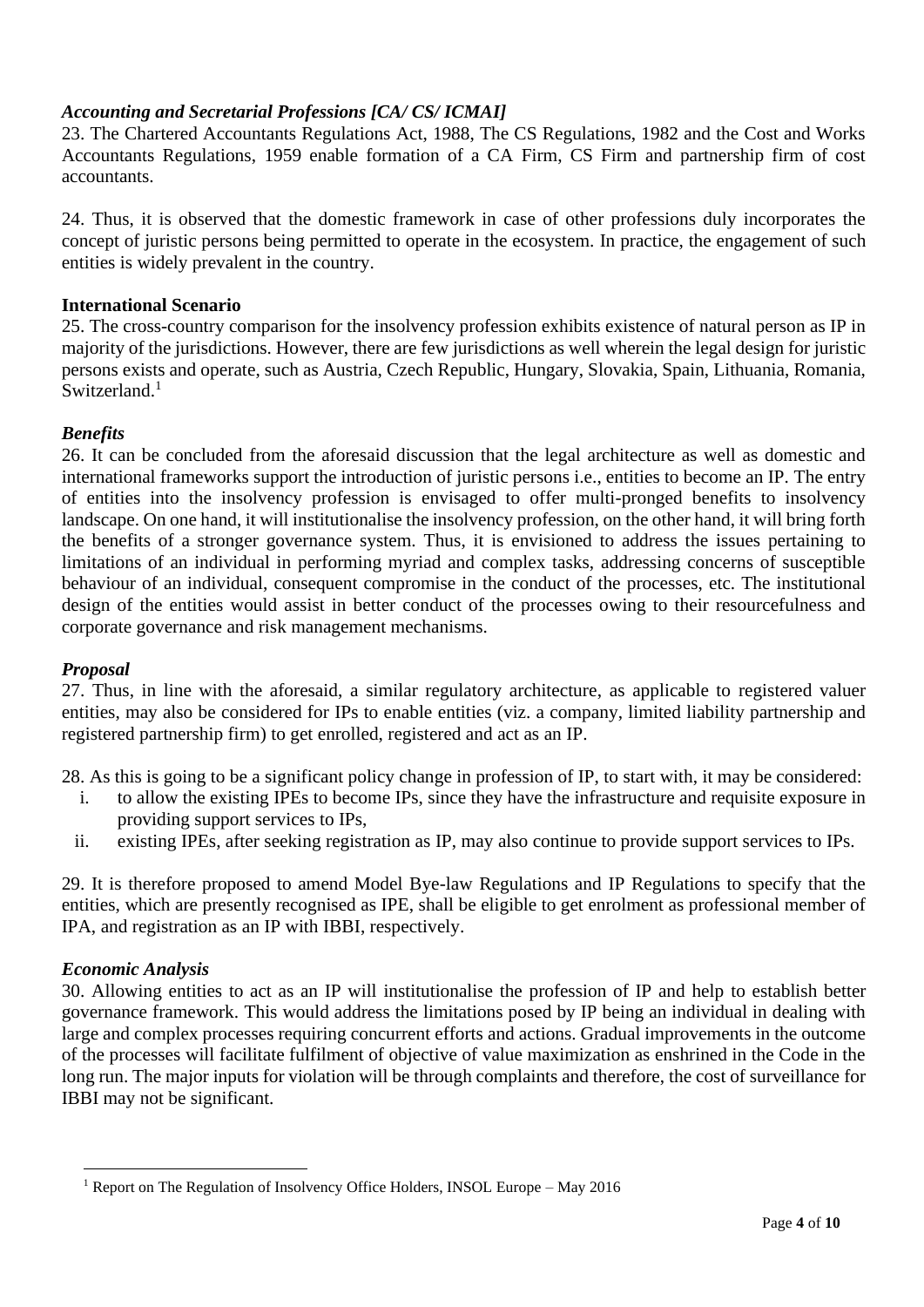# **Public comments:**

31. The Board accordingly solicits comments on the proposals discussed above and the draft Model Byelaw Regulations and IP Regulations are placed in the **Annexure-A and Annexure-B**. This is issued in pursuance to regulation 4 of the Insolvency and Bankruptcy Board of India (Mechanism for Issuing Regulations) Regulations, 2018. After considering the comments, the Board proposes to make regulations under clauses (aa), (b), (c) and (t) of sub-section (1) and sub-section (2) of section 196 of the Code.

## **Submission of comments:**

32. Comments may be submitted electronically by  $5<sup>th</sup>$  July, 2022. For providing comments, please follow the process as under:

- i. Visit IBBI website, www.ibbi.gov.in;
- ii. Select 'Public Comments';
- iii. Select 'Discussion paper Enabling IPEs to become IP'
- iv. Provide your Name, and Email ID;
- v. Select the stakeholder category, namely,
	- a) Corporate Debtor;
	- b) Personal Guarantor to a Corporate Debtor;
	- c) Proprietorship firms;
	- d) Partnership firms;
	- e) Creditor to a Corporate Debtor;
	- f) Insolvency Professional;
	- g) Insolvency Professional Agency;
	- h) Insolvency Professional Entity;
	- i) Academics;
	- j) Investor; or
	- k) Others.
- vi. Select the kind of comments you wish to make, namely,
	- a) General Comments; or
	- b) Specific Comments.
- vii. If you have selected 'General Comments', please select one of the following options:
	- a) Inconsistency, if any, between the provisions within the regulations (intra regulations);
	- b) Inconsistency, if any, between the provisions in different regulations (inter regulations);
	- c) Inconsistency, if any, between the provisions in the regulations with those in the rules;
	- d) Inconsistency, if any, between the provisions in the regulations with those in the Code;
	- e) Inconsistency, if any, between the provisions in the regulations with those in any other law;
	- f) Any difficulty in implementation of any of the provisions in the regulations;
	- g) Any provision that should have been provided in the regulations, but has not been provided; or
	- h) Any provision that has been provided in the regulations but should not have been provided.

And then write comments under the selected option.

- viii. If you have selected 'Specific Comments', please select para/regulation number and then subpara/sub-regulation number and write comments under the selected para/sub-para or regulation/subregulation number.
- ix. You can make comments on more than one para/sub-para, by clicking on **More Comments** and repeating the process outlined above from point 32 (vi) onwards.
- x. Click 'Submit' if you have no more comments to make.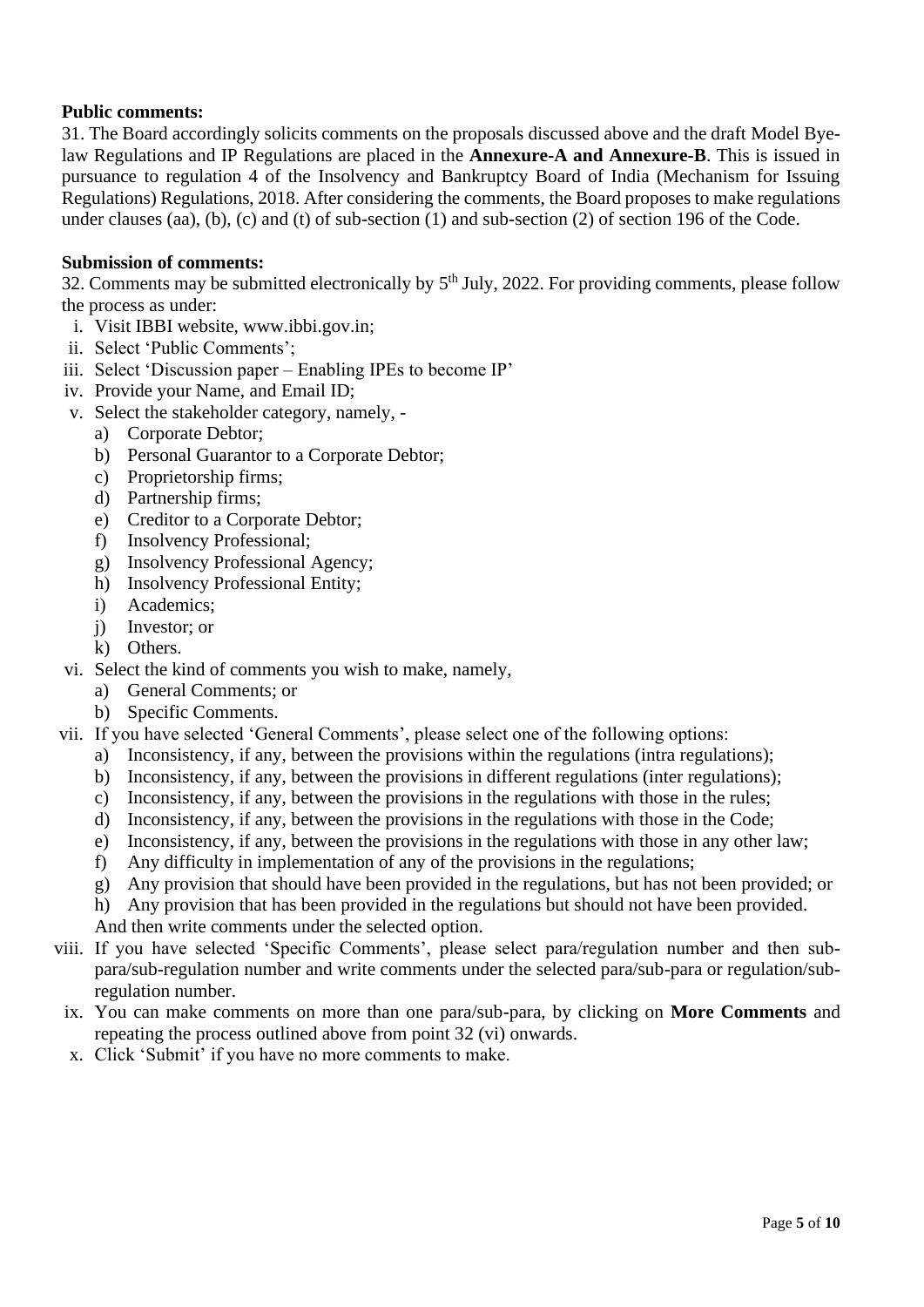**Annexure-A**

# **GAZETTE OF INDIA EXTRAORDINARY PART III, SECTION 4 PUBLISHED BY AUTHORITY NEW DELHI, …. JULY, 2022**

## **INSOLVENCY AND BANKRUPTCY BOARD OF INDIA**

# **NOTIFICATION**

# **New Delhi, the … July, 2022**

# **Insolvency and Bankruptcy Board of India (Model Bye-Laws and Governing Board of Insolvency Professional Agencies) (Amendment) Regulations, 2022**

**No. IBBI/2022-23/...........**—In exercise of the powers conferred by sections 196 and 205 read with section 240 of the Insolvency and Bankruptcy Code, 2016 (31 of 2016), the Insolvency and Bankruptcy Board of India hereby makes the following regulations further to amend the Insolvency and Bankruptcy Board of India (Model Bye-Laws and Governing Board of Insolvency Professional Agencies) Regulations, 2016, namely:-

1. (1) These regulations may be called the Insolvency and Bankruptcy Board of India (Model Bye-Laws and Governing Board of Insolvency Professional Agencies) (Amendment) Regulations, 2022.

(2) They shall come into force on the date of their publication in the Official Gazette.

2. In the Insolvency and Bankruptcy Board of India (Model Bye-Laws and Governing Board of Insolvency Professional Agencies) Regulations, 2016 (hereinafter referred to as 'the principal regulations'), in the Schedule, in para VI, in clause 9,

- (i) the existing clause shall be renumbered as sub-clause (1), and
- (ii) after sub-clause (1), the following sub-clause shall be inserted, namely: -

"(2) No insolvency professional entity, recognised by the Board under regulation 12 of the Insolvency and Bankruptcy Board of India (Insolvency Professionals) Regulations, 2016, shall be enrolled as a professional member if it is not eligible to be registered as an insolvency professional with the Board."

3. In principal regulations, in the Schedule, in para VI, in clause 10, after the words "individual", the words "or insolvency professional entity" shall be inserted.

> RAVI MITAL, Chairperson  $[ADVT. ]$

Note: The Insolvency and Bankruptcy Board of India (Model Bye-Laws and Governing Board of Insolvency Professional Agencies) Regulations, 2016 were published *vide* notification No. IBBI/2016- 17/GN/REG001 dated 21<sup>st</sup> November, 2016 in the Gazette of India, Extraordinary, Part III, Section 4, No. 421 on 22<sup>nd</sup> November, 2016 and were last amended by the Insolvency and Bankruptcy Board of India (Model Bye-Laws and Governing Board of Insolvency Professional Agencies) (Amendment) Regulations, 2022 published *vide* notification No. IBBI/2022- 23/GN/REG0-- dated \_\_ July, 2022, in the Gazette of India, Extraordinary, Part III, Section 4, No. --- on \_\_ July, 2022.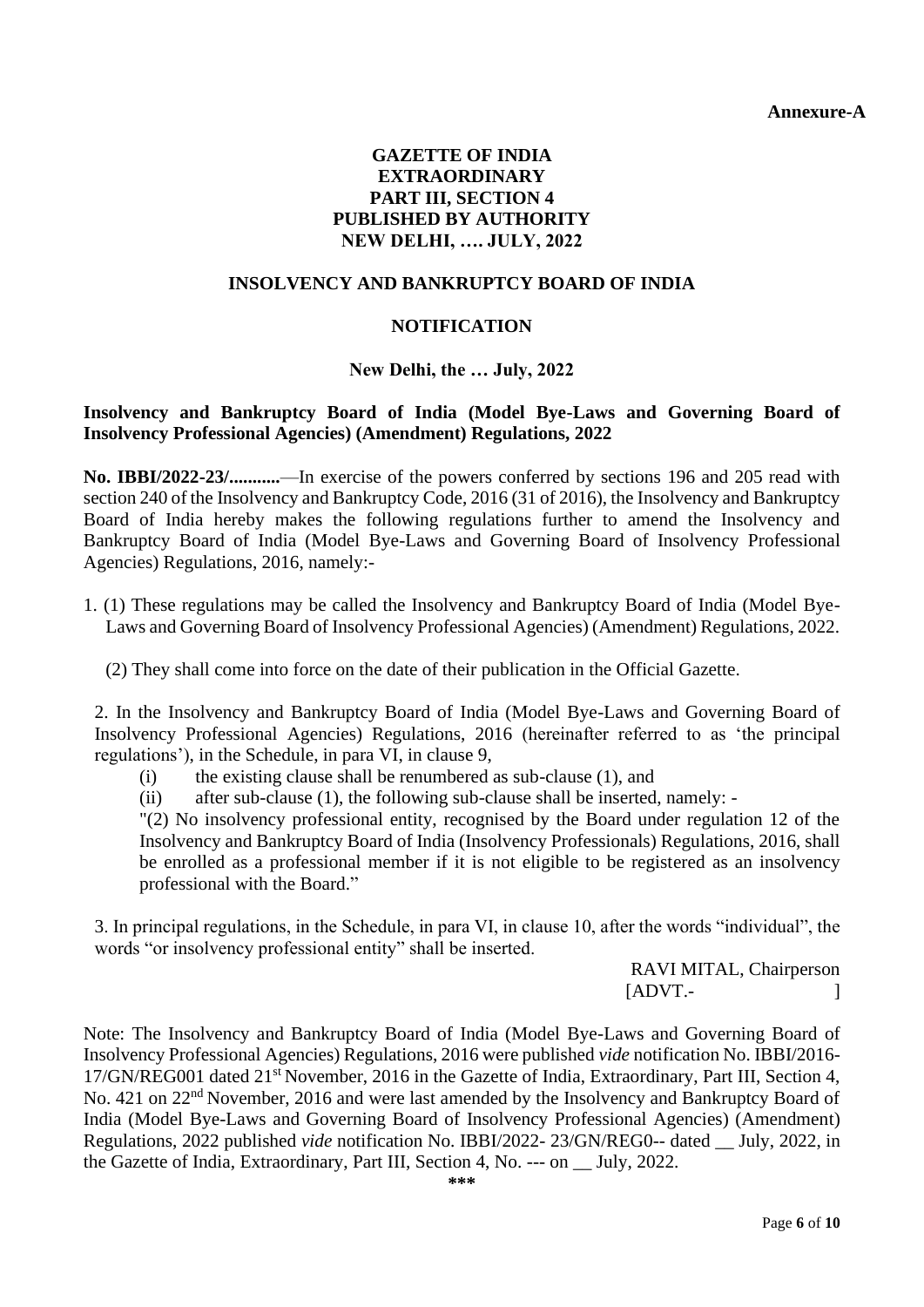**Annexure-B**

# **THE GAZETTE OF INDIA EXTRAORDINARY PART III, SECTION 4 PUBLISHED BY AUTHORITY New Delhi, Thursday, ---- JULY, 2022**

### **INSOLVENCY AND BANKRUPTCY BOARD OF INDIA**

#### **NOTIFICATION**

#### **New Delhi, the ---- July, 2022**

#### **Insolvency and Bankruptcy Board of India (Insolvency Professionals) (Amendment) Regulations, 2022**

**No. IBBI/2022-23/GN/REG---**- In exercise of the powers conferred by sections 196, 207 and 208 read with section 240 of the Insolvency and Bankruptcy Code, 2016 (31 of 2016), the Insolvency and Bankruptcy Board of India hereby makes the following regulations further to amend the Insolvency and Bankruptcy Board of India (Insolvency Professionals) Regulations, 2016, namely: -

1. (1) These regulations may be called the Insolvency and Bankruptcy Board of India (Insolvency Professionals) (Amendment) Regulations, 2022.

(2) They shall come into force on the date of publication in the Official Gazette.

2. In the Insolvency and Bankruptcy Board of India (Insolvency Professionals) Regulations, 2016 (hereinafter referred to as 'the principal regulations'), in regulation 2, in sub-regulation (2), in clause (g), for the words "an individual", the words "a person" shall be substituted.

3. In the Insolvency and Bankruptcy Board of India (Insolvency Professionals) Regulations, 2016 (hereinafter referred to as 'the principal regulations'), in regulation 4,

- (i) the existing regulation shall be renamed as sub-regulation (1), and
- (ii) after sub-regulation (1), the following sub-regulation shall be inserted, namely:-
	- "(2) No insolvency professional entity, recognised by the Board under regulation 13, shall be eligible to be registered as an insolvency professional if –
		- (a) in the case of a company, it is a subsidiary, joint venture or associate of another company or body corporate;
		- (b) it is undergoing an insolvency resolution or is an undischarged bankrupt; and
		- $(c)$  all the partners or directors, as the case may be, are eligible under clauses  $(a)$ ,  $(b)$ ,  $(c)$ , (d), (e), (f) and (g) of sub-regulation  $(1)$ ".

4. In the Insolvency and Bankruptcy Board of India (Insolvency Professionals) Regulations, 2016 (hereinafter referred to as 'the principal regulations'), after regulation 6, sub regulation (1), the following sub-regulation shall be inserted namely:-

"1A. An insolvency professional entity eligible for registration as an insolvency professional under sub-regulation (2) of regulation 4 may make an application to the Board in Form AA of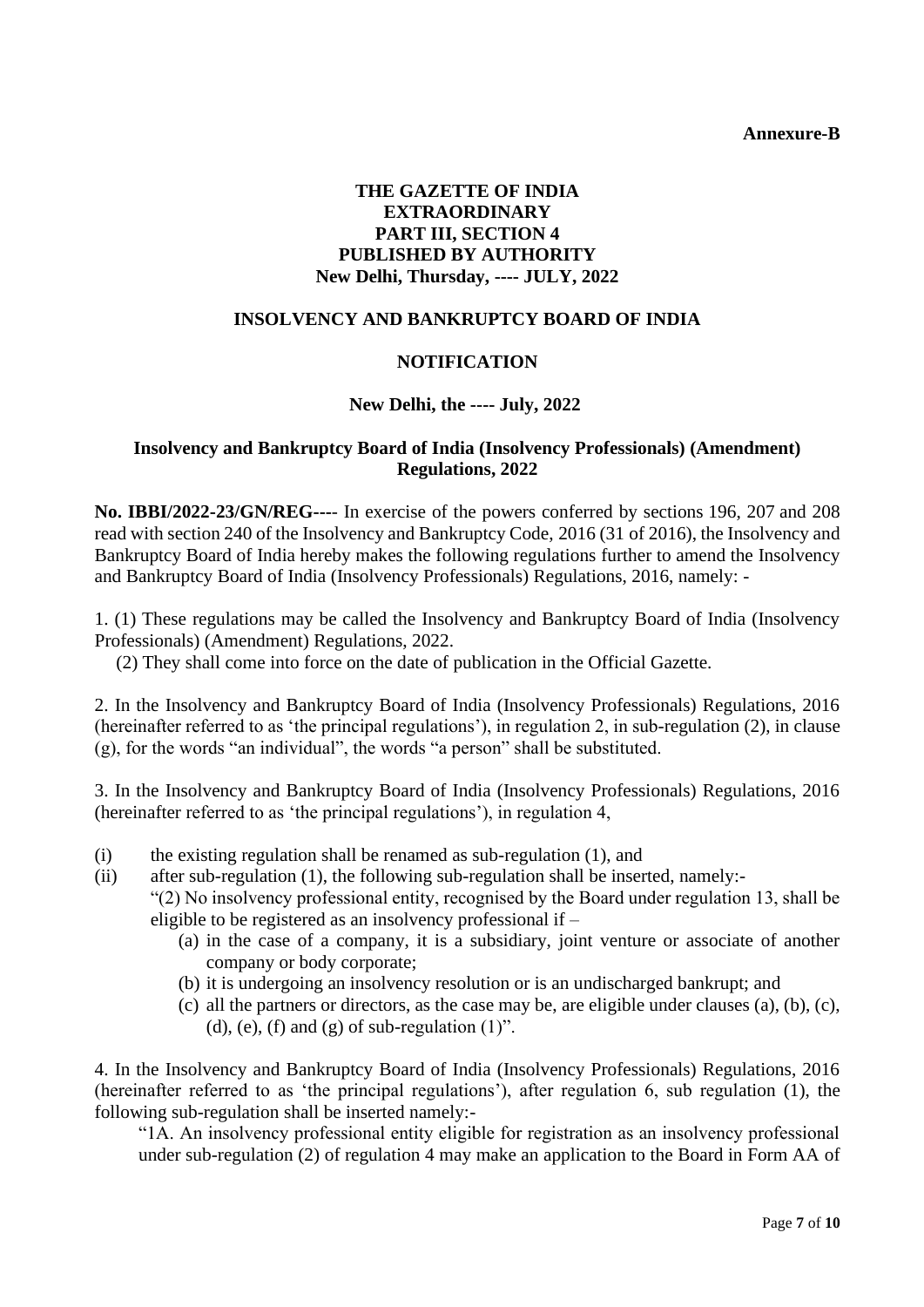Second Schedule along with a non-refundable application fee of two lakh rupees in favour of the Board."

5. In the Insolvency and Bankruptcy Board of India (Insolvency Professionals) Regulations, 2016 (hereinafter referred to as 'the principal regulations'), in regulation 7, in sub-regulation (2), after clause (h), the following clauses shall be inserted, namely:-

"(ha) in case an insolvency professional entity is the insolvency professional, it shall -

- (i) allow only the partner or director who is an insolvency professional to sign and act on behalf of it;
- (ii) disclose to the applicant, the Adjudicating Authority and the committee, as the case may be, the extent of capital employed or contributed in a company, a registered partnership firm or a limited liability partnership by the partner or director, as the case may be, who would sign and act in respect of relevant assignment for the company;
- (iii) be liable jointly and severally along with the partner who signs and acts in respect of an assignment handled by the registered partnership firm or limited liability partnership, as the case may be, which is registered as the insolvency professional; and
- (iv) be liable alongwith director who signs and acts in respect of an assignment handled by such the company which is registered as the insolvency professional."

6. In the Insolvency and Bankruptcy Board of India (Insolvency Professionals) Regulations, 2016 (hereinafter referred to as 'the principal regulations'), in principal regulations, in regulation 12, in sub-regulation (1),

(i) clause (a) shall be substituted as under, namely:-

"(a) its sole objective is to provide support services to insolvency professionals or to get registered as an insolvency professional under regulation 7 subject to meeting eligibility requirements under regulation 4."

(ii) clause (c) shall be substituted as under, namely:- "majority of its equity shares and voting rights are held by insolvency professionals, who are its directors, in case it is a company;

7. In the Insolvency and Bankruptcy Board of India (Insolvency Professionals) Regulations, 2016 (hereinafter referred to as 'the principal regulations'), in Second Schedule, after Form A, the following form shall be inserted, namely:-

#### **"FORM AA**

*[Under Regulation 6 of the Insolvency and Bankruptcy Board of India (Insolvency Professionals) Regulations, 2016]*

To

The Executive Director (IP Division) Insolvency and Bankruptcy Board of India

### **Sub.: Application for registration as an insolvency professional.**

### **Sir/Madam,**

1. I, being duly authorized for the purpose, hereby apply on behalf of [*name of the applicant entity*]*,*  recognised by the Board as an insolvency professional entity with recognition number [*recognition number*], having registered address at [*registered address of the applicant entity*] for registration as an insolvency professional under section 207 of the Insolvency and Bankruptcy Code, 2016 read with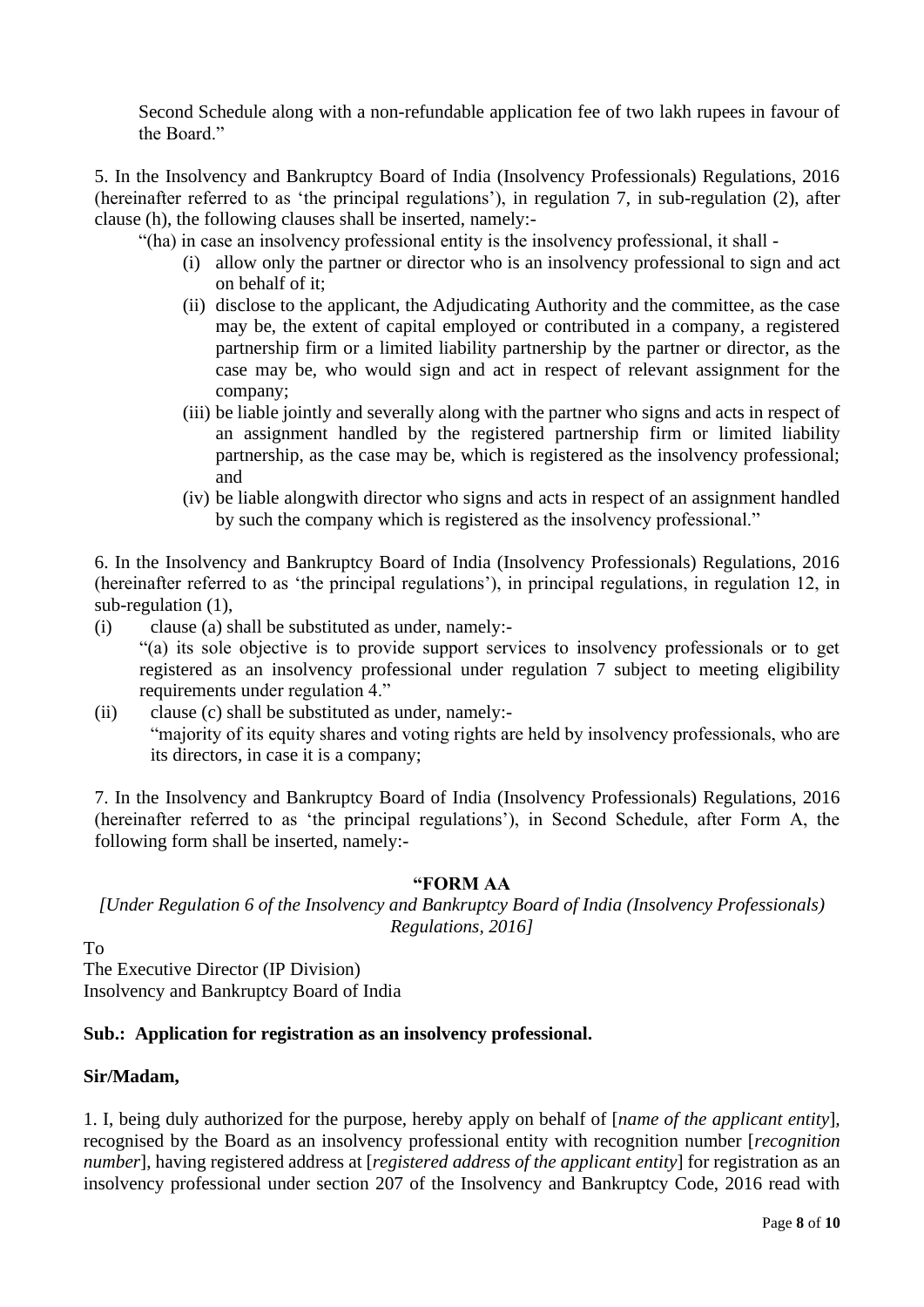regulation 6 of the Insolvency and Bankruptcy Board of India (Insolvency Professionals) Regulations, 2016 (IP Regulations). I hereby enclose proof (certified copy of Board /Partner's Resolution) that I am authorized to make this application and correspond with the Board in this respect.

2. I, on behalf of [*name of the applicant entity*], affirm that the applicant entity has at all times complied with regulations 12 and 13 of the IP Regulations.

3. I, on behalf of [*name of the applicant entity*], affirm that the applicant is eligible to be registered as an insolvency professional.

4. I, on behalf of [*name of the applicant entity*], affirm that-

i. Whether the applicant entity is undergoing or has undergone an insolvency resolution process? (Yes/ No)

If yes, please give complete details along with current status.

ii. Whether the applicant entity is an undischarged bankrupt? (Yes/ No) If yes, please give complete details along with current status.

5. I, on behalf of [*name of the applicant entity*], hereby affirm that –

- i. all information contained in this application is true and correct in all material respects,
- ii. no material information relevant for the purpose of this application has been suppressed, and
- iii. registration granted in pursuance of this application may be cancelled summarily if any information submitted herein is found to be false or misleading in material respects at any stage.

6. I, hereby confirm that the applicable fee has been paid to the Board vide [*please enter the payment details along with date of making the payment*] and enclose proof thereof.

7. If granted registration, I, on behalf of [*name of the applicant entity*], undertake to comply with the requirements of the Code, the rules, regulations or guidelines issued thereunder, and such other terms and conditions as may be imposed by the Board while granting the certificate of registration or subsequently.

Yours faithfully,

Authorized Signatory (Name) (Designation) (Insolvency Professional Registration Number-----------) (Name of the Insolvency Professional Entity--------) (Recognition Number of the Insolvency Professional Entity----)

Place: Date :

# **ATTACHMENTS**

1. Certified copy of Board / Partners' Resolution authorising the person to make this application and correspond with the Board in this respect

2. Certified copy of Certificate of Recognition

3. Copy of Certificate of Registration issued by the Board

Yours faithfully,

Authorized Signatory

Page **9** of **10**